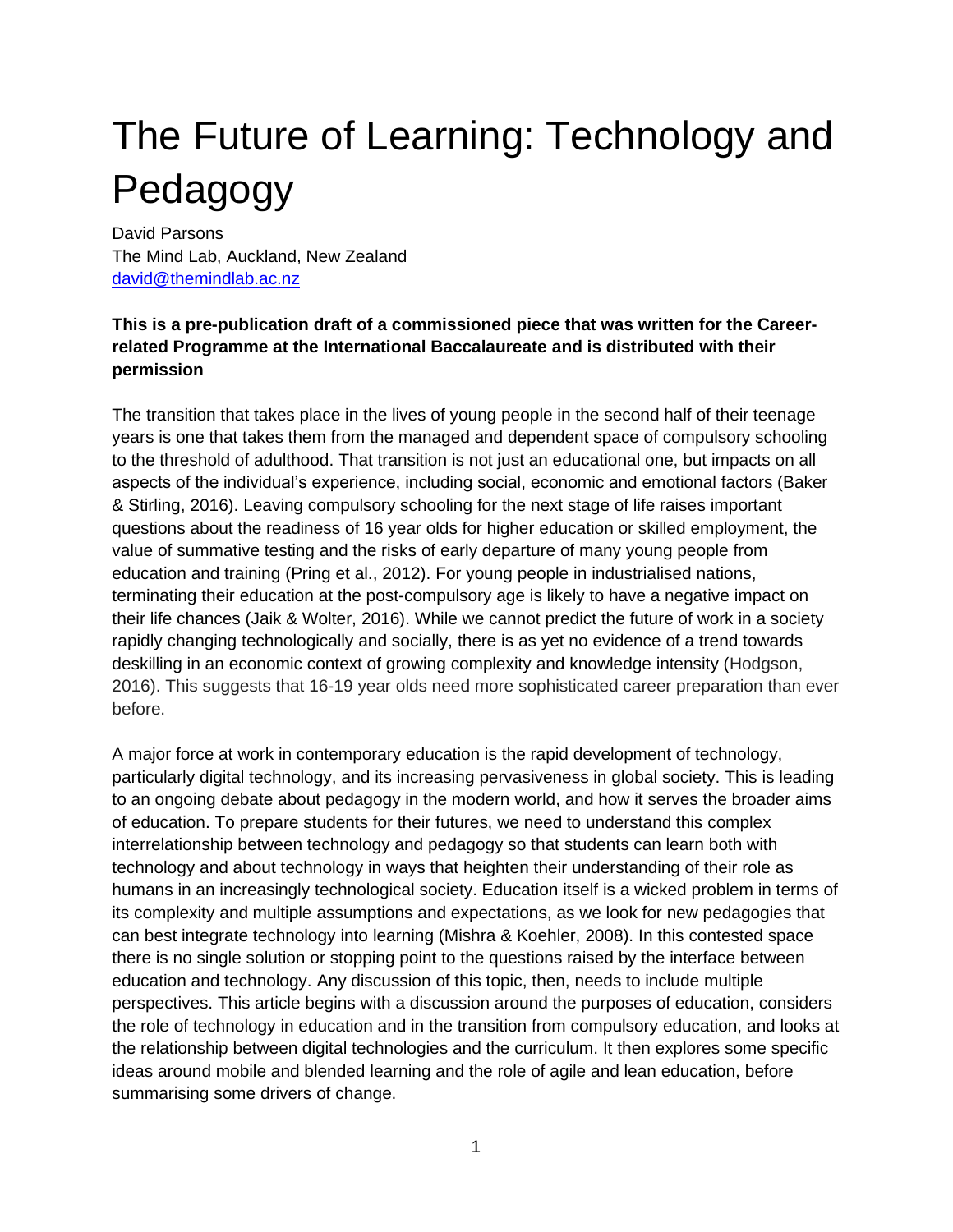# What is education for?

Getting an education has long been a key to personal and societal development, but exactly what is expected of education in a particular place and time is contested by multiple perspectives. An education system serves three major purposes; to prepare learners to become contributing citizens to the economy, integrate into the cultures and traditions of society, and become functioning individuals who are autonomous and independent thinkers. Biesta (2009) refers to these three as the *qualification*, *socialisation* and *subjectification* functions of education. Different systems may privilege some of these purposes over others, but they all have a role to play. When, driven by technology, societies and economies are evolving rapidly, and half the current work roles in society may be replaced (Paterson, 2002) then these contextual factors impact on the nature of qualification and culture and thus on the selfactualisation of individuals. It should be noted, however, that the qualification component should not be overemphasised beyond compulsory schooling. As Chang (2010) states, "Education is valuable, but its main value is not in raising productivity. It lies in its ability to help us develop our potentials and live a more fulfilling and independent life" (p.189).

A frequently asked question of those who have completed their education is "what do you wish you had learned in school?" The answers to this often challenge traditional views of the curriculum. Responses to Richard Branson, who asked the question online in 2017, included "Finance skills, life skills, emotional intelligence, relationships, time management, leadership, experimental learning, global issues, mental health, coding, nutrition, public speaking and kindness." (Branson, 2017). Only a few of these figure highly in formal education. We should note, however, that such responses are driven by the past experiences of adults in current society, not the future that school students of today will join and shape. A longer-term viewpoint is that education helps us to adapt to varied ecological situations by storing, analysing and transmitting information to the next generation such that humans have the unique ability to delay their own extinction (Francis & King, 1994). Education as a repository and means of transmission is not, alone, enough for this task. It must also nurture new knowledge, ideas and skills, an ambition that can be addressed with the support of technology in the context of appropriate pedagogies, the background to which is outlined in the next section.

# Education and technology

The relationship between education and technology is a long and complex one. The very beginnings of formal education were based on the technology of writing on clay tablets for the accounting of trade (Mlodinow, 2016). The foundations of the education systems we see in developed countries today have their origins, as is often stated, in the factory model of production, developed in the post-agrarian period when mass education became the preferred model to address the needs of industrial societies (Murphy & Mayborn, 2013). In what some regard as post-industrial societies, commentators often reflect that this model is anachronistic (Martin, 1995). Dewey's work from the early 20th century described more agentic ways to integrate the technology of the day, where radical schools in the Chicago area were enabling their students to build contemporary cutting edge technology such as vacuum cleaners and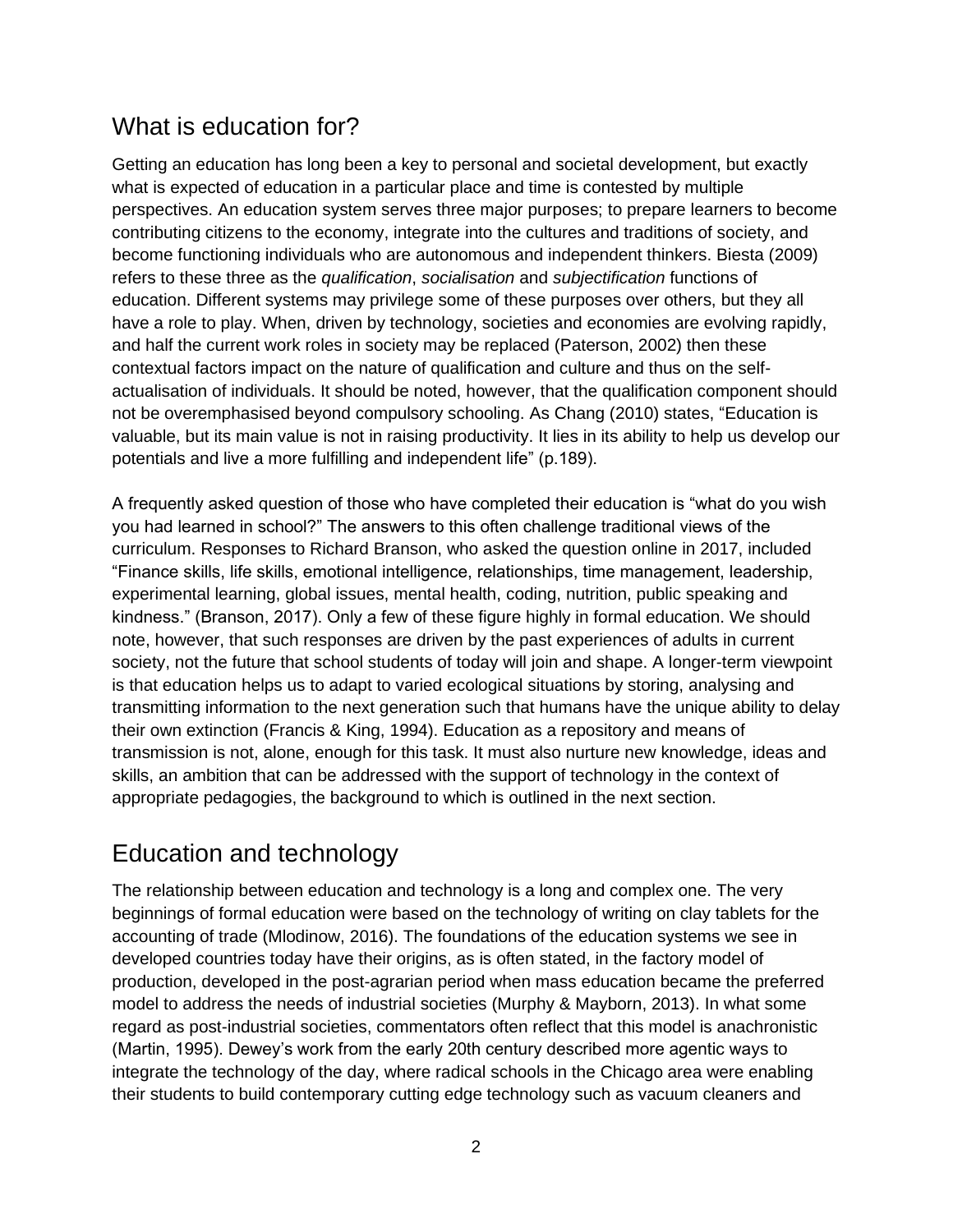combustion engines, building the machine rather than serving it (Dewey & Dewey, 1915). Later educational theorists such as Freire and Illich speculated on how technology might be part of a new learning infrastructure that might 'de-school' society and provide new forms of nonoppressive pedagogy.

From these historical contexts we can see that the formal education systems of societies tend to be driven by the technological imperative the day, whether wax tablets, combustion engines or computers. Since the advent of the World Wide Web in the 1990s (and particularly since Web 2.0 in the 2000s), along with an increasing range of digital devices, new ways of teaching and learning have become possible, leading to net-aware theories of learning such as Networked Learning, Connectivism and Learning as a Network (among other variations on a similar theme). All of these exploit electronic connections between learners to open up new ways of learning that were not possible before Web 2.0 allowed the online experience to become interactive. These changes in what is possible have impacted on the roles of teachers and learners, the ecologies in which people learn, the nature of knowledge and learning tasks, and the concept of learning as a lifelong and life wide enterprise (Gros, 2016). These technologies have allowed the vision of theorists to become reality. We now have "educational webs which heighten the opportunity for each one to transform each moment of his living into one of learning, sharing, and caring" (as envisioned by Ivan Illich in 1971) and are able to see creative, transformational knowledge, constructed through learners driving their own enquiries, supported by multimedia technologies, which Freire (1970) saw as the alternative to the traditional "banking model" of education where learners are just containers to be filled with information.

Students aged 16-19 today have grown up with technology in their lives and learning, and technology has an important role to play in the transition from compulsory schooling to the next stage of their lives. Whether or not we accept the concept of the *digital native* as being a different sort of learner, the lifeworlds of young people are inextricably linked with technological experience, and educators need to consider how best to address the role of technology in learning (Selwyn, 2009). Baker and Stirling (2016) show how technology can work as a tool for the transition into university, where social media weaves a social fabric among groups of young people in transition, keeping them aware of events, providing mutual support for learning, and easing the transition into higher education. The importance of social media in education is also stressed in the transition from school to employment, as one factor in preparing students for a globalised economy in which technology rapidly changes (Beadle, 2016). Social media alone, however, does not address all dimensions of the digital literacies required for school students to transition into further study or employment. This requires a more developed view of curriculum, as outlined in the next section,

### Digital literacies and curriculum

For decades, educators have been looking for ways to introduce knowledge and understanding of digital tools to students of all ages, across the curriculum. It is now more than 50 years since the development of the Logo programming language, an "object-to-think-with" (Papert, 1980), intended to provide a channel for children to develop the cognitive skills that are now often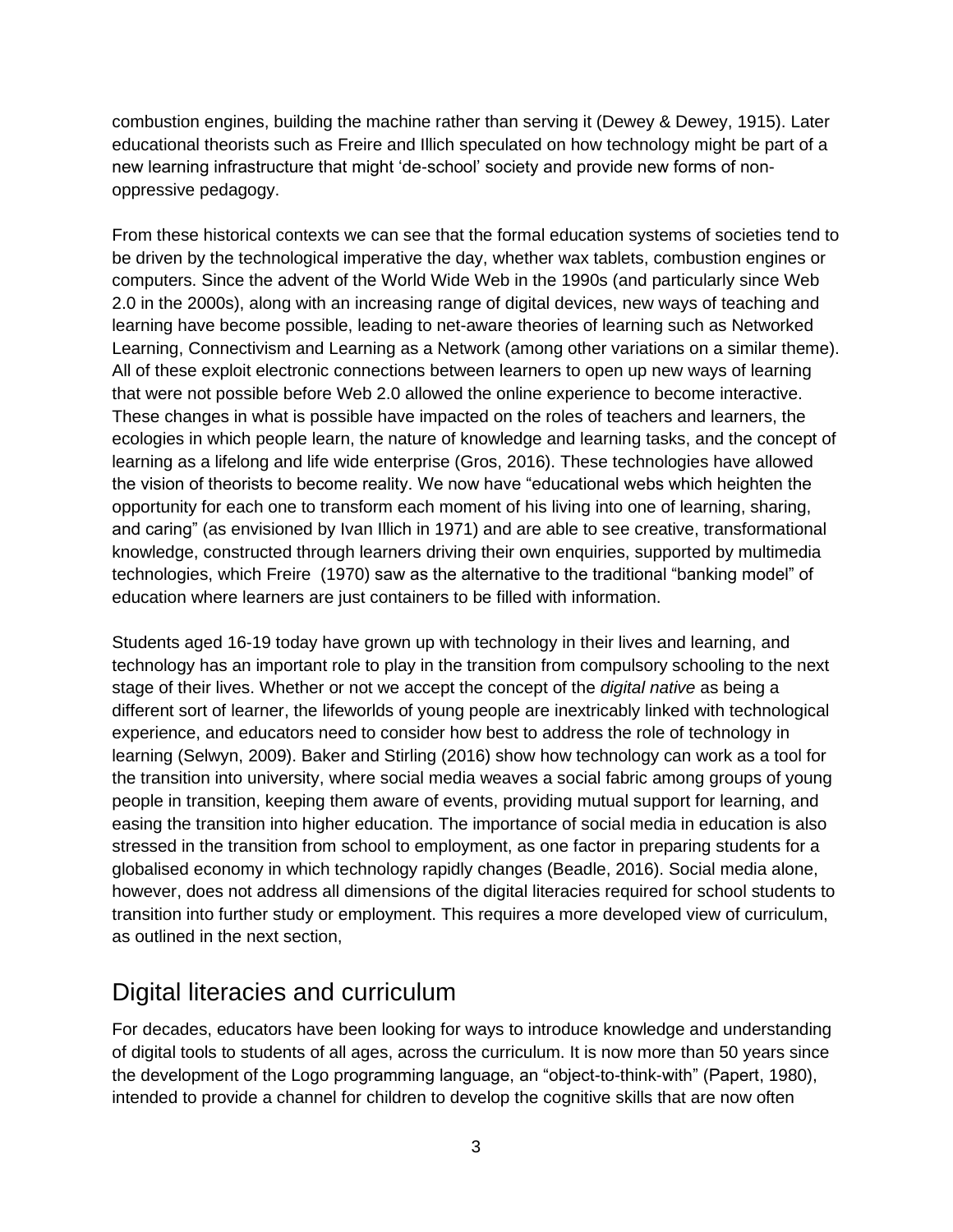called computational thinking (Wing, 2006). Since then, changing technologies have driven a cycle from students learning to create digital artefacts by writing code, through students learning to engage with business software productivity tools, then back again to the construction of digital artefacts with new generations of creative coding tools (Resnick et al., 2007). This evolutionary change in emphasis raises questions about how digital technology can or should be integrated into the broader curriculum. There are many perspectives, and the proliferation of terms like digital proficiency, digital literacy, digital fluency and digital competency, and their various inconsistent definitions, indicate the range of beliefs about what this might mean in practice.

There are many ways in which we can think about digital technology in the curriculum. Perhaps the simplest is the idea that students growing up in a technological world should be able to use the technology that they will encounter beyond the classroom, a traditional concept of skills development that fits within the paradigm of industrial-age education. There are, however, other important ideas, for example digital citizenship, preparing students to operate effectively and safely in the broader world of technology. Both perspectives are acknowledged in the UK computing curriculum when it refers to "Learners being able to express themselves and develop their ideas through ICT both for work readiness and as digital citizens" (Department for Education, 2013). Even this is a rather narrow view of preparing students for a digital future. A more expansive view of integrating digital technologies across the curriculum is to develop the social, emotional and cognitive abilities that enable individuals to face the challenges and adapt to the demands of digital life (Park, 2016).

There are several dimensions to achieving such overarching goals. There is the *integration* of digital technology into the curriculum as a discrete subject and skill set, along with a broader *embedding* of digital technology across subject domains. There is also the *placing* of digital technology in the curriculum, whether the features of digital tools are used to drive learning activities, or whether learning activities seek transformational tools of expression. This links to the *nature* of digital technologies, ranging from simple software apps to mechatronics. Digital technologies include many very different types of tool, and their specific relevance to learning may take many different forms. The final dimension is that of *authenticity*, which encompasses relevance to real world practice, relevance to the learner, and relevance to other audiences (Kafai & Burke, 2014). Across these different dimensions, learners take a journey from learning about digital environments, where they gather and share information, through learning with digital environments, where they apply digital tools to communicate, collaborate and learn within authentic contexts, and on to leveraging digital environments for creative, enterprising, authentic learning.

Importantly, the types of learning discussed above assume that technology is being integrated into the curriculum in situations where learning takes place not only online, but as part of the classroom experience. Despite the popularity of purely online e-learning, as shown for example by the increasing number of Massive Online Open Courses (MOOCs), most formal education for the foreseeable future will involve students attending at least some face-to-face classes, facilitated by specialist educators. In this context, the roles of mobile and blended learning,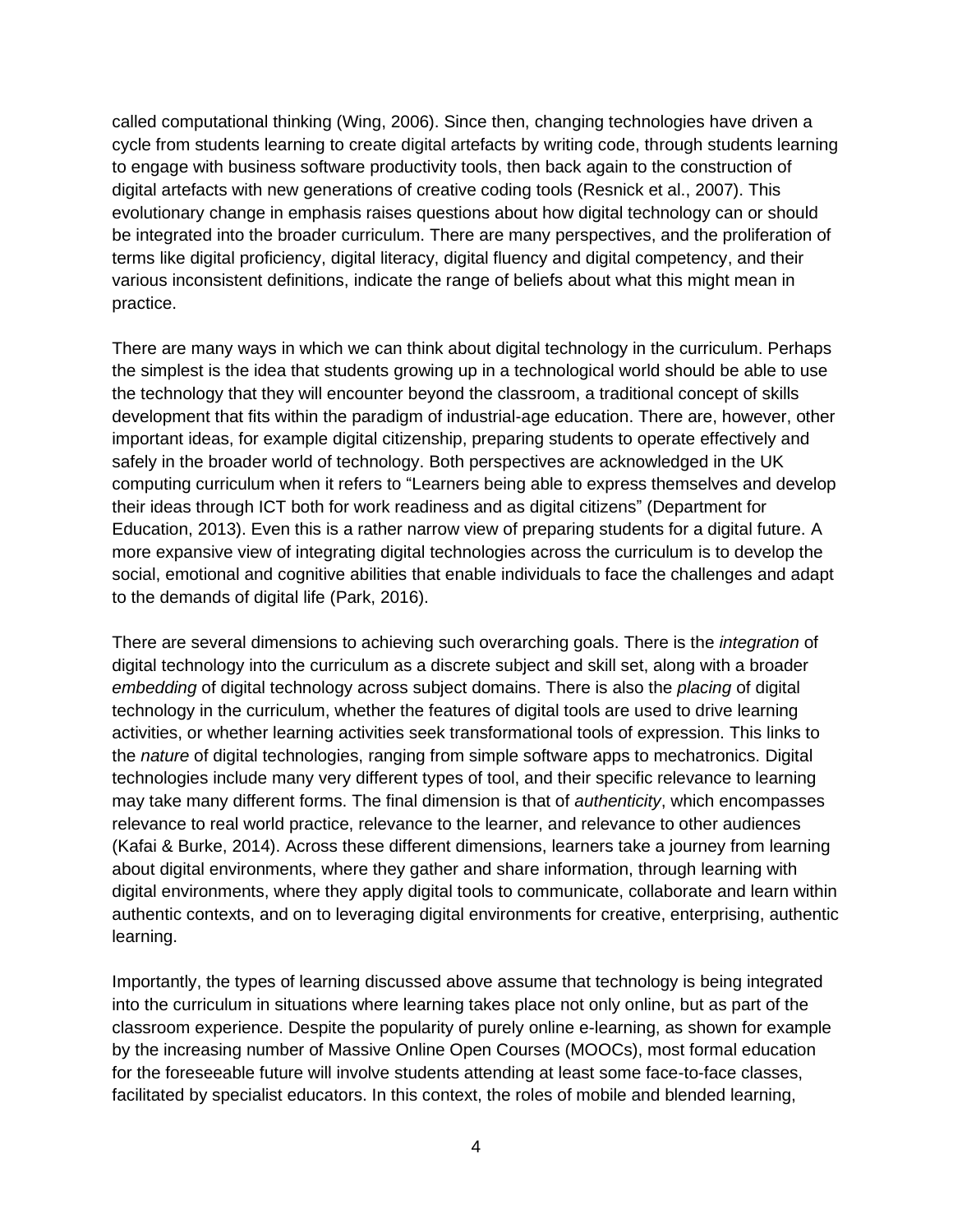described in the next section, are central in terms of integrating technology into the learning experience.

# Mobile and blended learning

From the earliest days of educational technology there was a desire to bring learning resources into the classroom in ways that complemented what teachers could deliver with more traditional materials. Multimedia sources such as film began to be used for educational purposes in the 1950s, as can be seen in footage of educational psychologist Jerome Bruner talking about film providing experiences "that the child cannot have with the naked eye" (Friesen, 2018). Narrating the action on screen, in a discovery-based science classroom, Bruner explains how the audiovisual media reinforces the discovery learning being experienced by the students, the technology serving as an amplifier rather than the provider of capabilities. Similarly, Skinner's (1961) early work on teaching machines was predicated on an assumption that such a machine did not replace the teacher-student relationship, but rather enhanced the value of that relationship by scaffolding basic skills. A similar philosophy can be seen in the flipped classroom approach (Bergmann & Sams, 2012) where e-learning of foundational knowledge provides more opportunities for exploration and interaction in the classroom.

Blended learning, a term first used in 2000 to mean supplementing a face to face class with web-based support materials (Parsons, 2011) recognises the complementary value of face to face human contact supported by online resources. There are many different models of blended learning, ranging from extensive online learning with occasional face to face sessions to the use of digital resources inside the classroom in various activity rotations. The benefits of blended learning include flexibility, personalisation, and the maximization of resources, both on site and online.

Mobile learning, which provides the ability to learn freely at any place, any time, through the portable nature of digital devices may be integrated into other approaches to teaching and learning but also provides its own unique affordances and experiences. While mobile devices allow learners to move across spaces and times, they are also able to anchor learning to specific spaces and times as required. Mobility is, of course, the fundamental uniqueness of these devices, but in addition they carry with them the tools to capture data and experiences from the world in ways that non-mobile devices cannot. They can effectively and unobtrusively capture images, videos, sounds and measurements from the world. Their sensors help to not only locate them in three-dimensional space but to sense light, noise level, temperature, orientation, acceleration and many other external inputs. They carry with them multiple means of communication and a range of applications far beyond those available for larger devices. Their size enables them to be integrated into other tools such as Virtual and Augmented Reality headsets. Being capable of using mobile devices for productive purposes is increasingly required of both learners and workers, as increasing numbers of mobile knowledge workers rely on mobile technologies to support their spatial, temporal, contextual, and social mobilization (Nelson, Jarrahi & Thomson, 2017).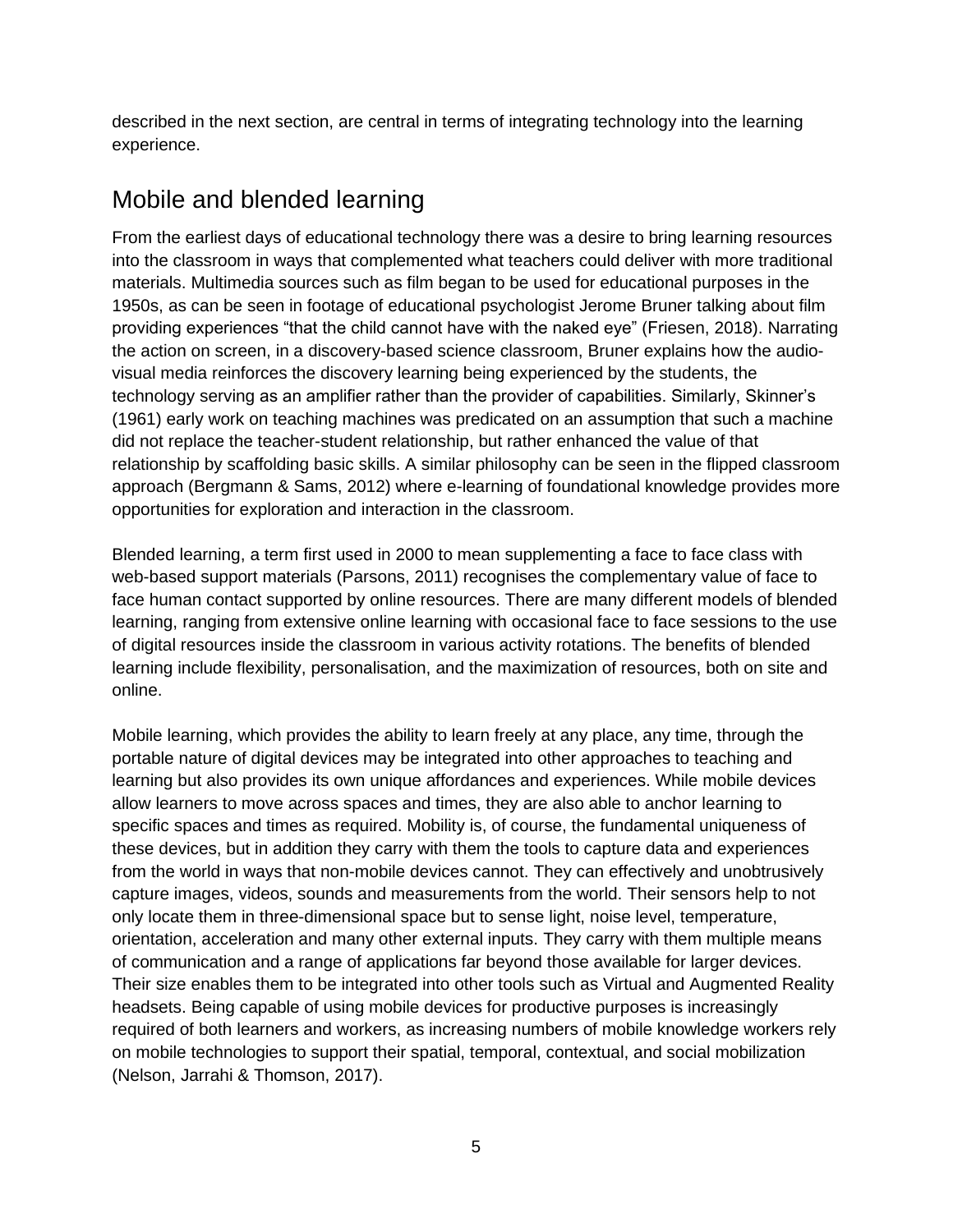For young people in transition from compulsory schooling to higher education or employment, mobile and blended learning provide invaluable experience in self-management and the integration of technology into broader learning experiences, providing a realistic reflection of the modern workplace and higher education, where self-directed workers and learners who can seamlessly move between, and interact with, different contexts are expected.

# Design, Lean and Agile Thinking

One aspect of education that is likely to see increasing development and interest is the more explicit alignment between processes of learning in education and the processes of design and production in the world of work, in particular ways in which learning can be delivered using approaches that have been successful in industry and commerce. If it is indeed the case that schools have been in the past built upon the principles and processes of mass production, then it should be no surprise that schools may be adopting more modern forms of productive enterprise. There is certainly an increasing interest in schools in the role of entrepreneurialism and enterprise, engaging students in enterprise development, both commercial and social, as one response to changes in the world of work, not just so they may become entrepreneurs but so they can shape their own identities (Edwards & Muir, 2012).

Another area where lessons from the wider economy are brought into schools is the adoption of creative, team-based and adaptive processes such as design thinking, lean thinking and agile methods that can support creativity, empathy, teamwork and critical thinking. It may appear that bringing ideas from industry into the classroom is a retrograde step, particularly if those industries are vehicle manufacturing, product and software development, which might at first glance appear to privilege the technical over the human, but reinterpreting these ideas for learning reveals some powerful ideas. Design thinking is a human-centered design process that requires characteristics such as empathy, integrative thinking, optimism, experimentalism and collaboration (Brown, 2008). Bringing design thinking into the classroom can help students to develop these characteristics through constructed, self-regulated, situated and collaborative (CSSC) learning (Scheer, Noweski & Meinel, 2012).

From Lean Manufacturing, which originated in the Japanese car industry, we can apply concepts such as *pull (*rather than *push*), whereby the learner pulls the learning they need rather than having content pushed at them. They can self-manage their learning flow using a Kanban board, and avoid wasteful activities that do not contribute to their learning. From agile methods, developed in the late 1990s in the software industry, students can learn how to work in self-organising teams, where they can prioritise, plan and manage their learning while identifying regular meaningful outcomes from their classroom activities. Agile techniques such as pair learning, learning stories and information radiators can provide much greater collaboration and visibility for the learning process. Such approaches to learning have already seen success in the classroom with agile learning methods such as EduScrum (Wijnands & Stolze, 2019) and lean ideas applied to learning such as kaizen in education (Wiid, 2019). Learning to be productive in these collaborative, adaptive and goal-oriented environments can only ease the transition of students into the workplace.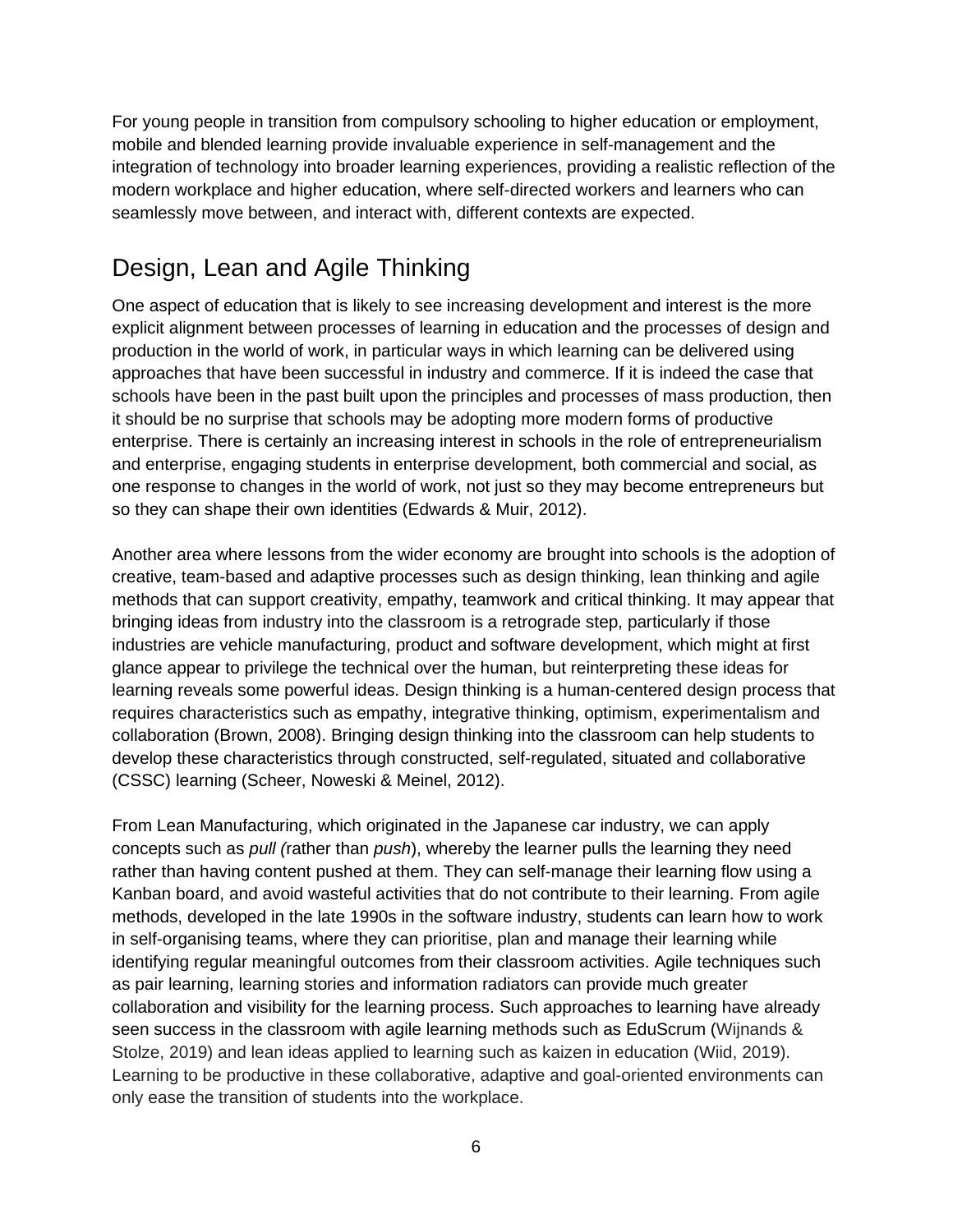# Drivers of change

There are many drivers of change in education and those responsible for developing and delivering it worldwide must remain aware of a range of continually evolving factors that impact directly or indirectly on teaching and learning. External factors of technological, economic and societal change all impact on how we guide students from school to the life beyond. Internal factors such as student needs and the reflective practice of educators also drive constant reappraisal of how best to serve learners and wider society. In many cases these factors are directly influenced by the needs of students in post-school transition. 16-19 year olds need help with practical and emotional skills, engagement with the technology of the day, engagement with the world and with each other. Their learning needs to have both local relevance and broad reach, emphasising whole person learning, cultural growth, equity and sustainability. Humans form communities, we share ideas with others, we build our own tools, we quest for the unknown (Thornburg & Thornburg, 2009). As we move towards whatever education systems we build in the future, we need to ensure that these are the reasons that we use technology for learning, and that we guide students with these motivations as they navigate their transition into the grown-up world.

#### References

Baker, S. & Stirling, E. (2016). Liminal spaces, resources and networks: Facebook as a shaping force for students' transitions into higher education. *Learning and Teaching, 9*(2), 42-65.

Beadle, H. (2016). Delivering the future workforce: A highlighting of the need to focus on the relationship between school teachers and technology. *Teacher Education Advancement Network Journal, 8*(1), 106- 115.

Bergmann, J., & Sams, A. (2012). *Flip Your Classroom: Reach every student in every class every day.* Eugene, OR: International Society for Technology in Education.

Biesta, G. (2009). Good education in an age of measurement: On the need to reconnect with the question of purpose in education. *Educational Assessment, Evaluation and Accountability*, *21*(1), 33-46.

Branson, R. (2017). *Reimagining education.* Retrieved from [https://www.virgin.com/richard](https://www.virgin.com/richard-branson/reimagining-education)[branson/reimagining-education](https://www.virgin.com/richard-branson/reimagining-education)

Brown, T. (2008). Design Thinking. *Harvard Business Review, 86*(6), 84-95.

Chang, H-J. (2010). *23 Things They Don't Tell You About Capitalism*. London: Penguin.

Department for Education. (2013). *Computing programmes of study: key stages 1 to 2*. National curriculum in England. UK Department for Education.

Dewey, J., & Dewey, E. (1915). *Schools of To-morrow*. New York, NY: Dutton.

Edwards, L-J & Muir, E. (2012). Evaluating enterprise education: why do it? *Education & Training, 54*(4), 278-290.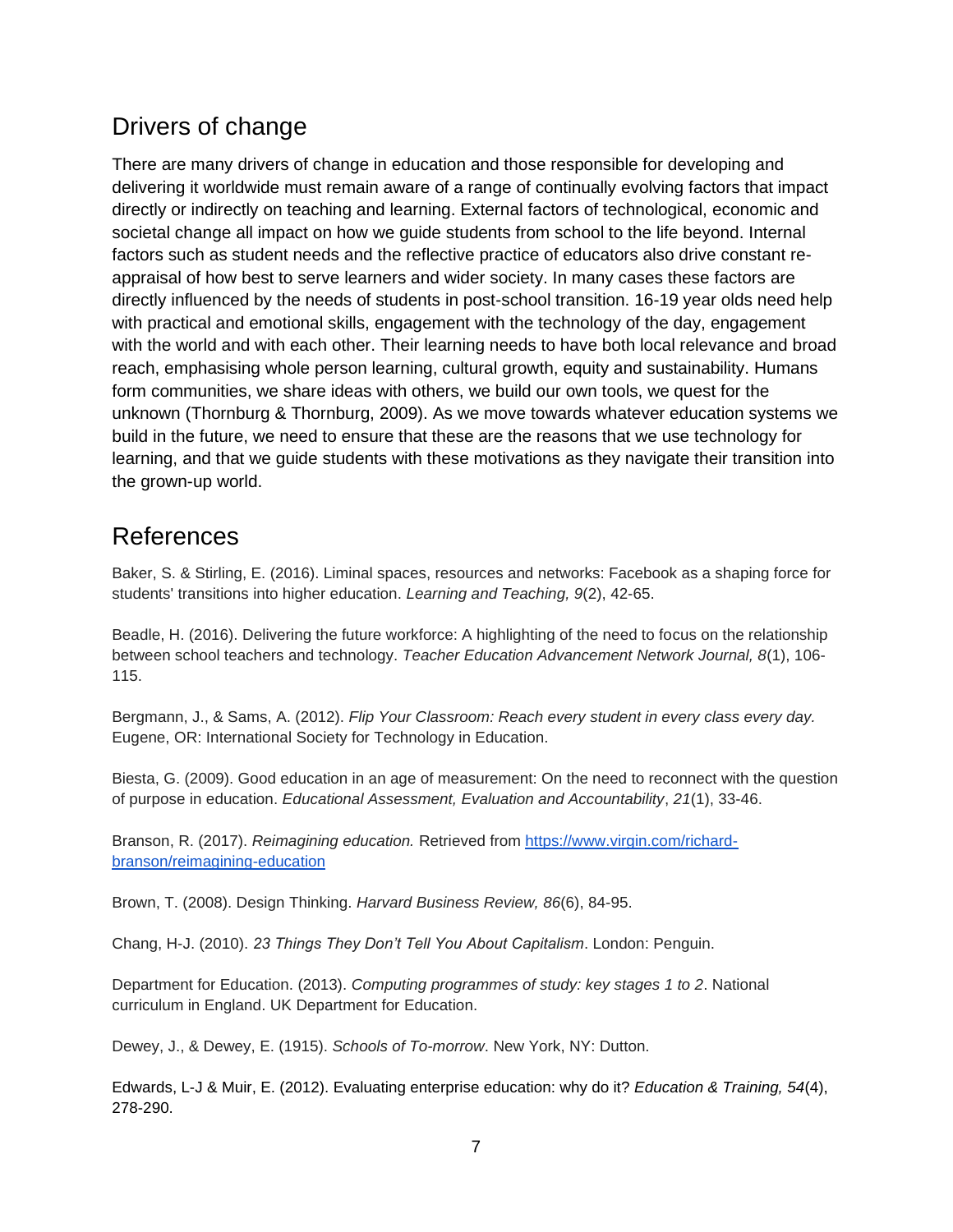Francis, C. & King, J. (1994). Will there be people in sustainable ecosystems? Designing an educational mosaic for the 22nd century. *American Journal of Alternative Agriculture, 9*(1-2), 16-22.

Freire, P. (1970). *Pedagogy of the Oppressed*. New York, NY: Continuum

Friesen, M. (2018, Jan 4). Jerome Bruner on Discovery Learning [Video File]. Retrieved from <https://www.youtube.com/watch?v=pZuHz49CYOA>

Gros, B. (2016). The dialogue between emerging pedagogies and emerging technologies. In B. Gros, Kinshuk & M. Maina (Eds.), *The Future of Ubiquitous Learning: Learning Designs for Emerging Pedagogies* (pp. 3-23). Berlin: Springer.

Hodgson, G. M. (2016). The future of work in the twenty-first century. *Journal of Economic Issues*, *50*(1), 197-216.

Illich. I. (1971). *Deschooling Society*. Harper & Row.

Jaik, K., & Wolter, S. C. (2016). *Lost in transition: The influence of locus of control on delaying educational decisions*. Discussion Paper No. 10191. IZA Institute of Labour Economics.

Kafai, Y. B. & Burke, Q. (2014). *Connected Code: Why Children Need to Learn Programming*. Cambridge, Mass: The MIT Press.

Martin, J. R. (1995). A philosophy of education for the year 2000. *The Phi Delta Kappan*, *76*(5), 355-359.

Mishra, P. & Koehler, M. (2008). Introducing Technological Pedagogical Content Knowledge. *Paper presented at the Annual Meeting of the American Educational Research Association*, New York City, March 24–28, 2008.

Mlodinow, L. (2016). *The Upright Thinkers: The human journey from living in trees to understanding the cosmos*. New York, NY: Vintage Books.

Murphy, J. & Mayborn, F. W. (2013). *Schooling in the Post-Industrial World: The North Star for Leadership*. Vanderbilt University. Retrieved from [https://peabody.vanderbilt.edu/docs/pdf/lpo/schooling\\_post\\_industrial\\_murphy.pdf](https://peabody.vanderbilt.edu/docs/pdf/lpo/schooling_post_industrial_murphy.pdf)

Nelson, S. B., Jarrahi, M. H. & Thomson, L. (2017). Mobility of knowledge work and affordances of digital technologies. *International Journal of Information Management, 3*7(2), 54-62.

Papert, S. (1980). *Mindstorms: Children, Computers, and Powerful Ideas.* New York, NY: Basic Books.

Park, Y. (2016). 8 digital life skills all children need – and a plan for teaching them. *World Economic Forum*. Retrieved from [https://www.weforum.org/agenda/2016/09/8-digital-life-skills-all-children-need-and](https://www.weforum.org/agenda/2016/09/8-digital-life-skills-all-children-need-and-a-plan-for-teaching-them/)[a-plan-for-teaching-them/](https://www.weforum.org/agenda/2016/09/8-digital-life-skills-all-children-need-and-a-plan-for-teaching-them/)

Paterson, J. (2002). Tomorrow's Job Titles. *Futurist, 36*(3), 9.